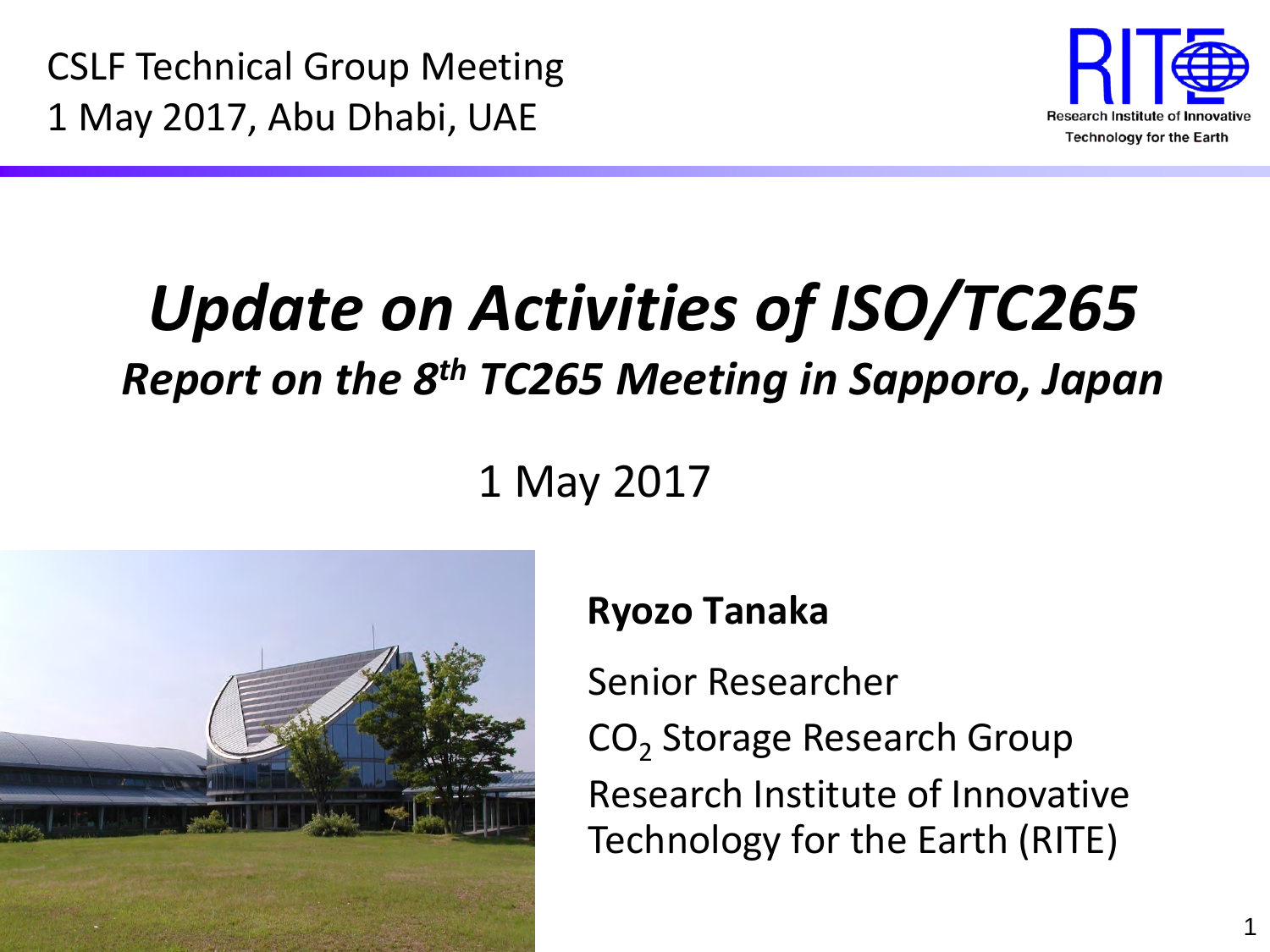

#### **Objective**

To prepare standards for the design, construction, operation, and environmental planning and management, risk management, quantification, monitoring and verification, and related activities in the field of carbon dioxide capture, transportation, and geological storage (CCS).

- $\triangleright$  Proposed by Canada and approved by ISO members in 2011
- $\triangleright$  Chaired by Canada (Sandra Locke)
- $\triangleright$  Secretariat Standards Council of Canada (SCC), twinned with Standardization Administration of China (SAC)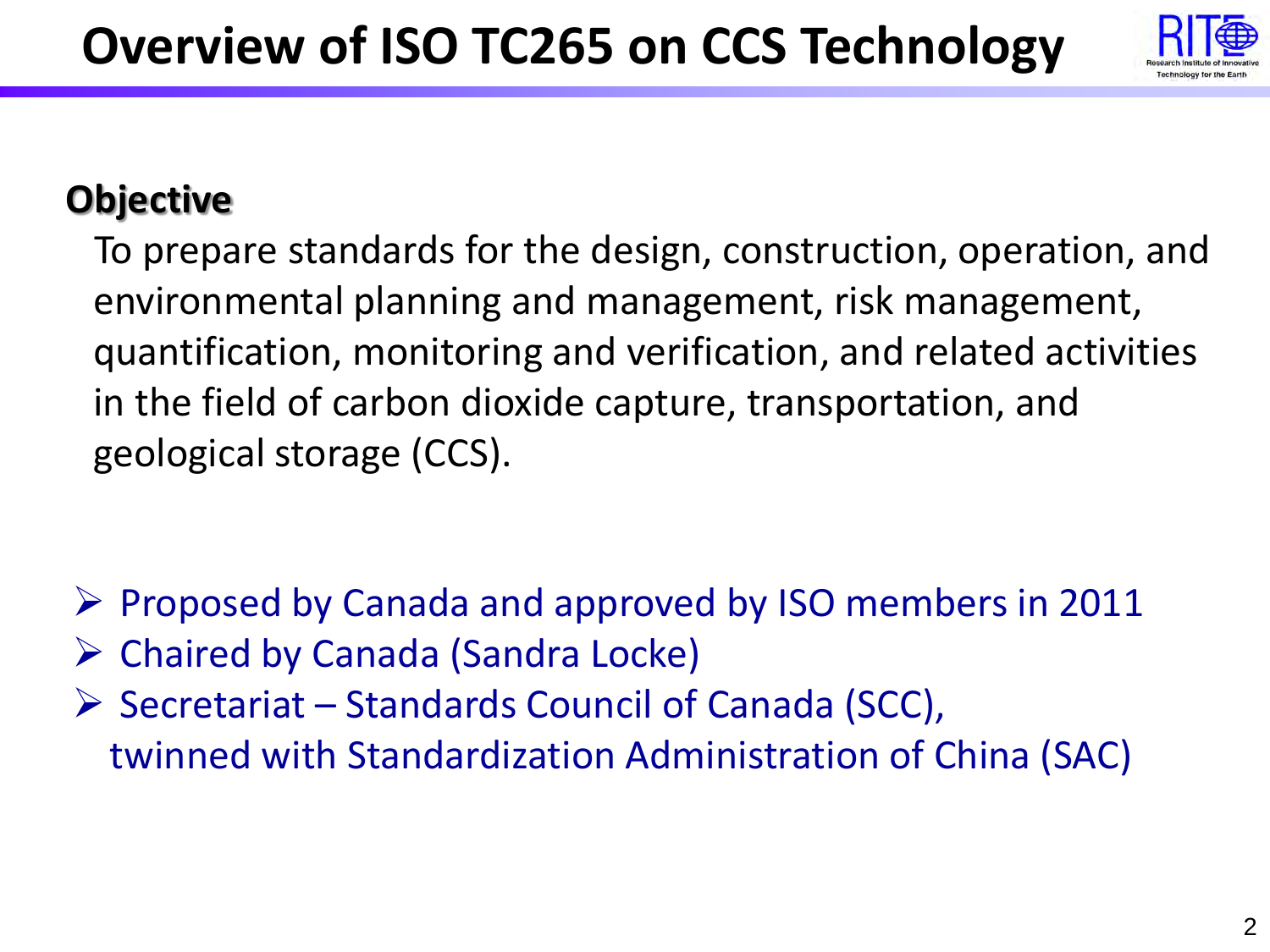### **8th TC265 Meeting in Sapporo, Japan**



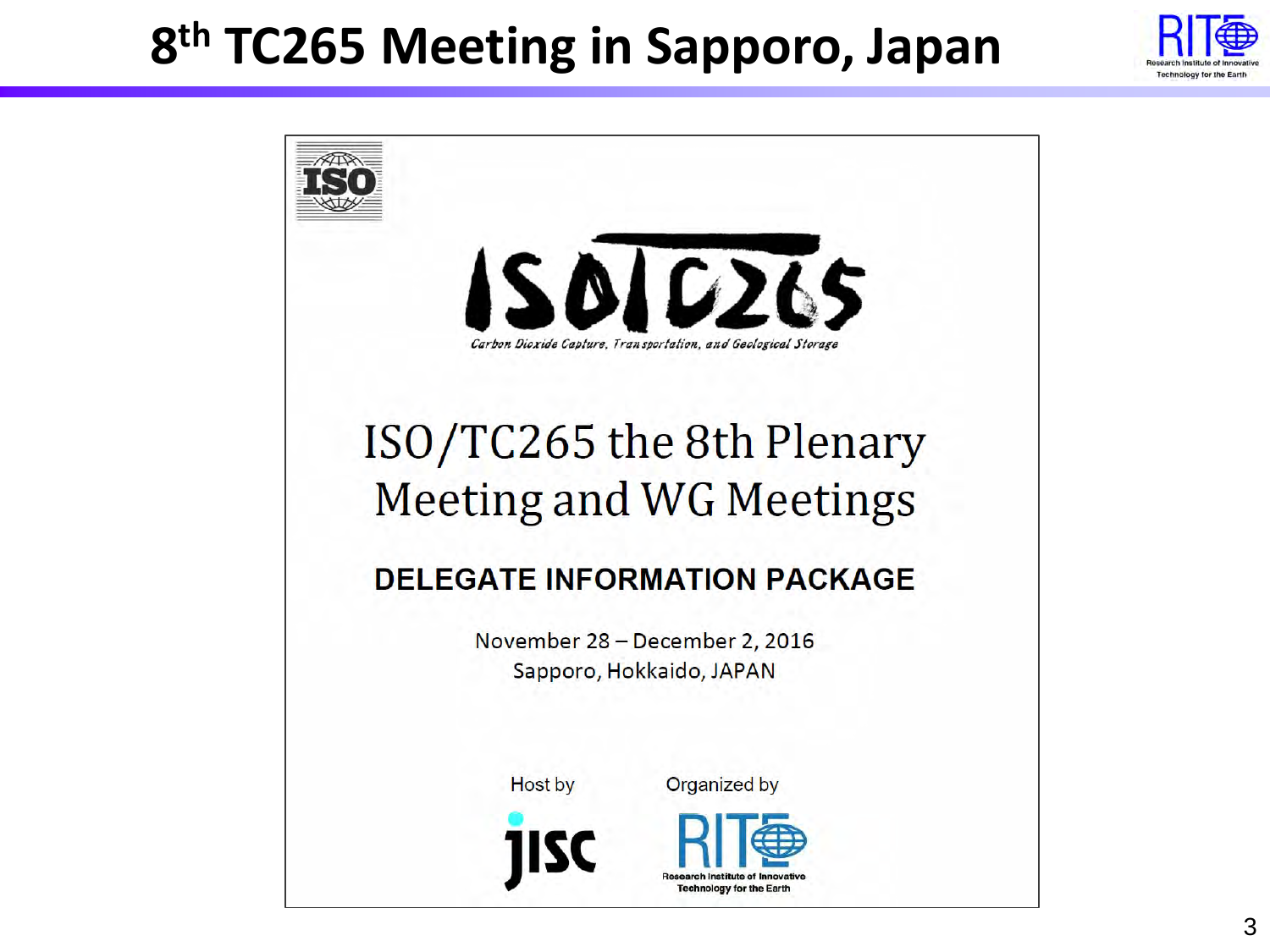

A 10-min presentation on CSLF update in the TC265 Meeting in Sapporo

- $\triangleright$  CSLF Overview Mission and objectives
- $\triangleright$  CSLF Organization
- Mid/ Annual Meetings and Ministerial Meetings
- $\triangleright$  Recent Taskforces in the Technical Group
- $\triangleright$  Introduction of "Reviewing Best Practices and Standards for Geologic Monitoring and Storage of CO<sub>2</sub>" – as an example of the Taskforce reports.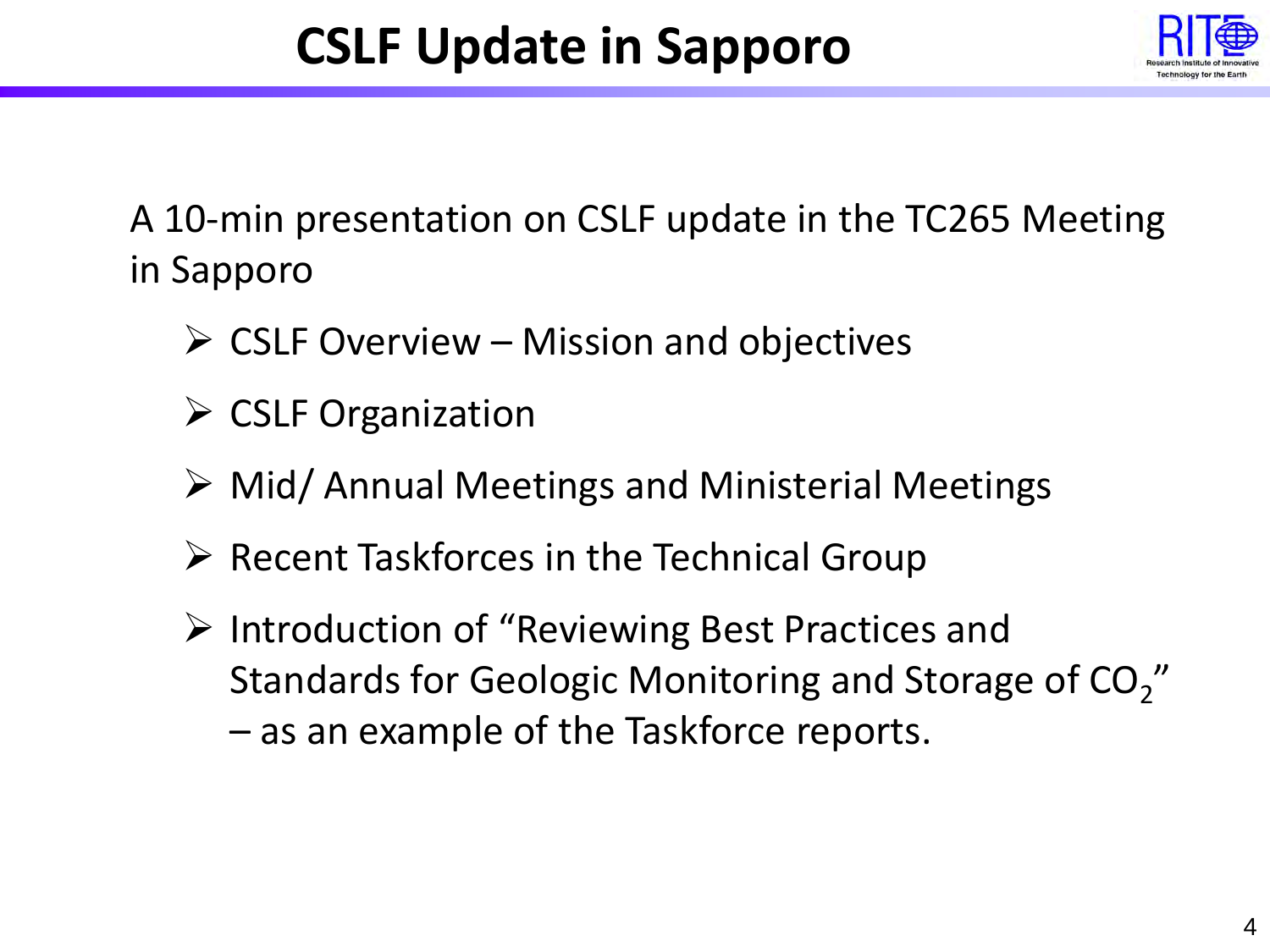## **Memberships**



In Sapporo,  $\triangleright$  Reported that Italy and Qatar had got their membership status changed from a P-member to an O-Member.

> A CSLF representative participated in an ISO/TC265 meeting for the first time and presented a CSLF update report there.

| <b>Countries (28)</b> |                       |                          | Liaisons (13)    |                      |
|-----------------------|-----------------------|--------------------------|------------------|----------------------|
| P-Members (18)        |                       | <b>O-Members (10)</b>    |                  |                      |
| Australia             | <b>Netherlands</b>    | Argentina                | <b>CO2GeoNet</b> | <b>ISO TC67</b>      |
| Canada                | <b>Norway</b>         | <b>Czech Republic</b>    | <b>CSLF</b>      | <b>ISO TC207</b>     |
| China                 | Saudi Arabia          | Egypt                    | <b>EIGA</b>      | <b>ISO TC207/SC1</b> |
| France                | South Africa          | Finland                  | <b>GCCSI</b>     | <b>ISO TC207/SC7</b> |
| Germany               | Spain                 | Islamic Republic of Iran | <b>IEA</b>       | ISO TC27/SC5         |
| India                 | Sweden                | <b>Italy</b>             | <b>IEAGHG</b>    | <b>CENTC234</b>      |
| Japan                 | Switzerland           | New Zealand              | <b>WRI</b>       |                      |
| Republic of Korea     | <b>United Kingdom</b> | Qatar                    |                  |                      |
| Malaysia              | <b>United States</b>  | Serbia                   |                  |                      |
|                       |                       | Sri Lanka                |                  |                      |

P-Member: Participating Member, O-Member: Observing Member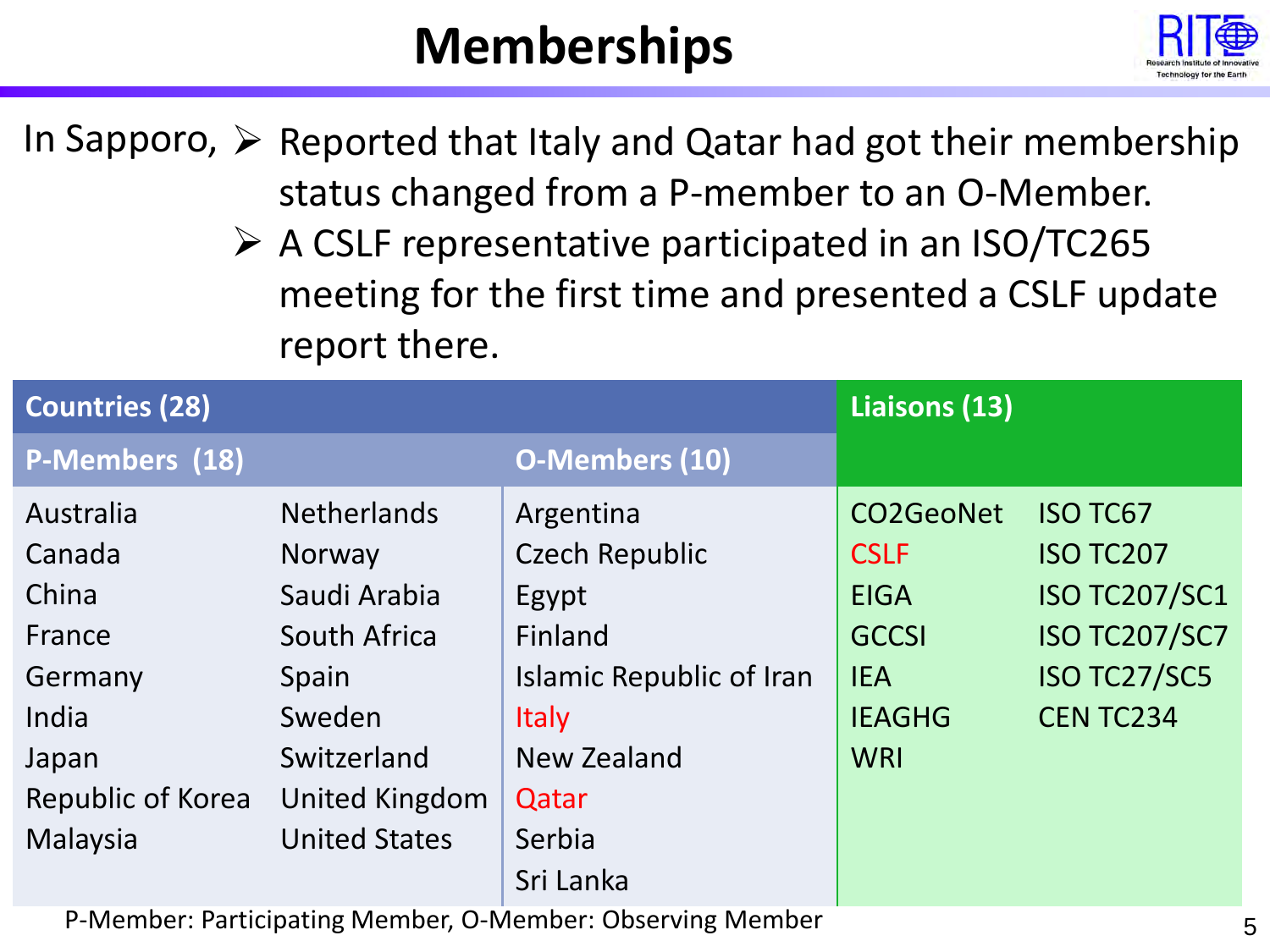# **Working Groups**



In Sapporo,  $\triangleright$  Reported that all of the Convenors and Co-Convenors but WG6 Convenor had been approved for another 3 year term by a vote of confidence.

 $\triangleright$  The interim WG6 Convenor was approved.

 Agreed that future Convenors and Co-Convenors would be nominated by P-members and appointed by voting.

|                 |                                                   | Convenor                                        | Co-Convenor                          | Secretariat                 |
|-----------------|---------------------------------------------------|-------------------------------------------------|--------------------------------------|-----------------------------|
| WG1             | Capture                                           | Takayuki Higashii<br>(Japan)                    |                                      | <b>JISC/RITE</b><br>(Japan) |
| WG <sub>2</sub> | Transportation                                    | <b>Achim Hilgenstock</b><br>(Germany)           |                                      | <b>DIN</b><br>(Germany)     |
| WG3             | <b>Storage</b>                                    | <b>Steve Whittaker</b><br>(Canada)              | Kinichiro Kusunose<br>(Japan)        | <b>SCC</b><br>(Canada)      |
| WG4             | <b>Quantification &amp;</b><br>Verification (Q&V) | Bo Peng<br>(China)                              | Régis Farret<br>(France)             | <b>CNIS</b><br>(China)      |
| WG5             | <b>Cross Cutting</b><br><b>Issues</b>             | <b>Hubert Fabriol</b><br>(France)               | Xiaochun Li<br>(China)               | <b>AFNOR</b><br>(France)    |
| WG6             | $CO2$ -EOR                                        | <b>Steve Carpenter</b><br>(US)<br>Note: Interim | Niels Pieter Christensen<br>(Norway) | <b>CSA</b><br>(US)          |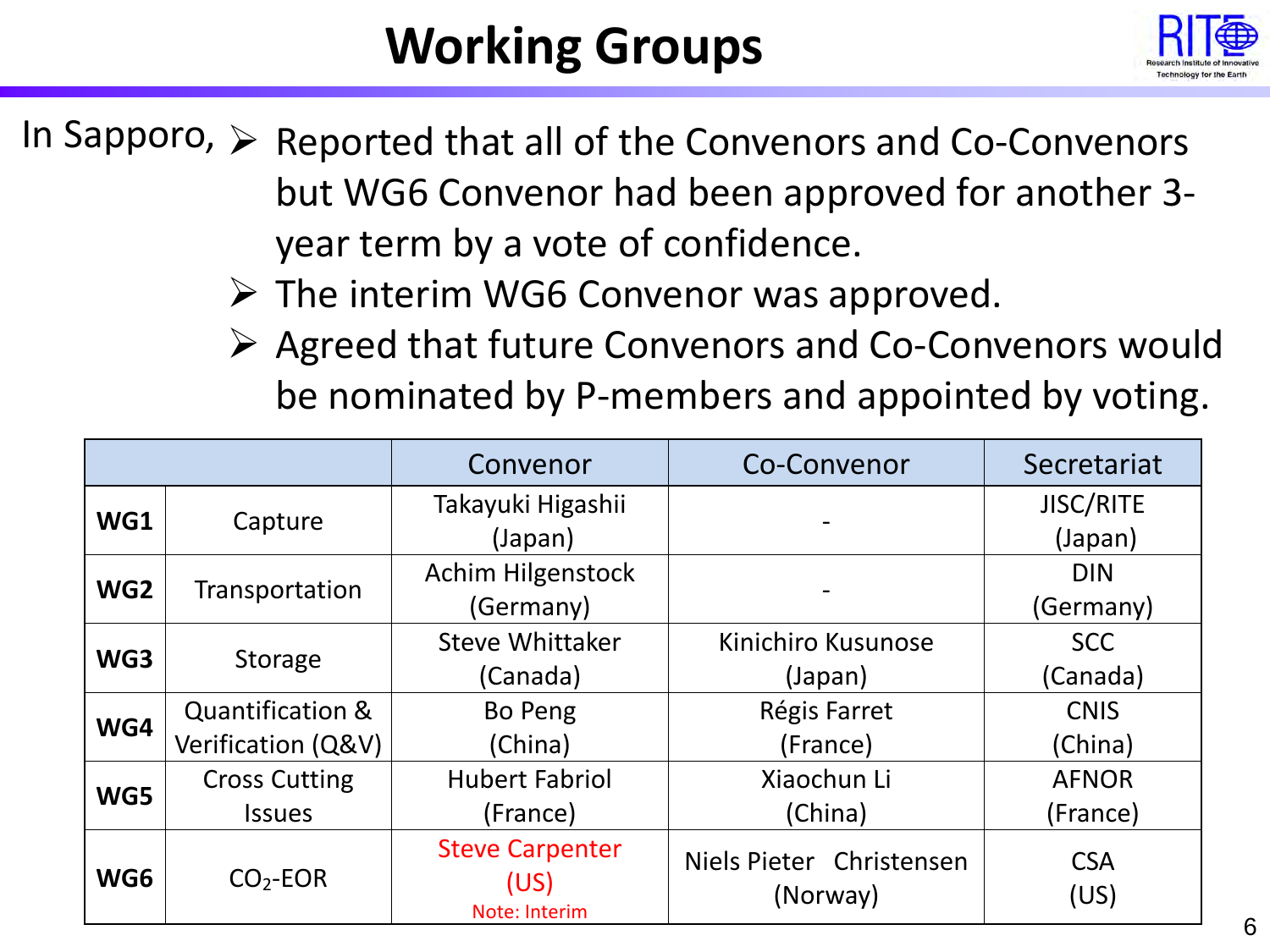# **ISO Standards/ Technical Reports Process**



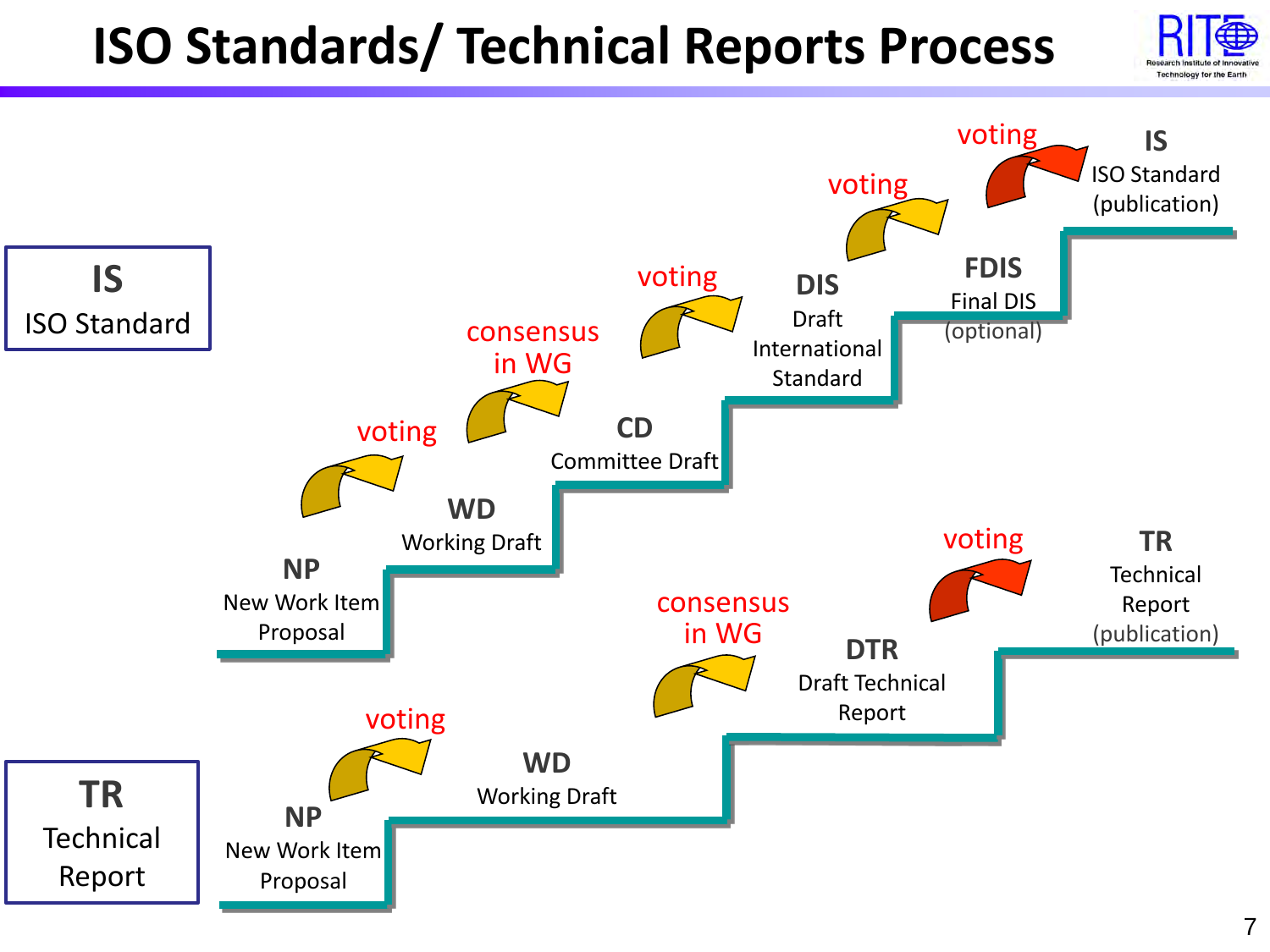## **WG1 on Capture**



|     |                                                                                                                                                                                              |  | 2013   | 2014      |               | 2015       |           | 2016               |           | 2017       | 2018               |  |
|-----|----------------------------------------------------------------------------------------------------------------------------------------------------------------------------------------------|--|--------|-----------|---------------|------------|-----------|--------------------|-----------|------------|--------------------|--|
|     | <b>TR</b> on $CO2$ capture<br>technology: TR27912                                                                                                                                            |  | N<br>P | <b>WD</b> |               | <b>DTR</b> |           | <b>Publication</b> |           |            |                    |  |
| WG1 | <b>IS on Post combustion:</b><br>IS27919-1                                                                                                                                                   |  |        |           | <b>N</b><br>p |            | <b>WD</b> |                    | <b>CD</b> | <b>DIS</b> | <b>Publidation</b> |  |
|     | <b>IS on Capture (Step2)</b>                                                                                                                                                                 |  |        |           |               |            | Prepare   |                    |           |            |                    |  |
|     | <b>Development</b><br>NP: New work item Proposal, WD: Working Draft, CD: Committee Draft,<br><b>Sapporo Meeting</b><br>DIS: Draft International Standard, FDIS: Final DIS, IS: ISO Standard, |  |        |           |               |            |           |                    |           |            |                    |  |

**DIS**: Draft International Standard, **FDIS**: Final DIS, **IS:** ISO Standard, **DTR**: Draft Technical Report, **TR**: Technical Report

In Sapporo,  $\triangleright$  Supported that WG1 would submit DIS on "Performance evaluation methods for Post-Combustion  $CO<sub>2</sub>$  capture integrated with power plant" for voting.

> $\triangleright$  Reported that WG1 would propose NP for the 2<sup>nd</sup> IS on capture for power or capture for industry.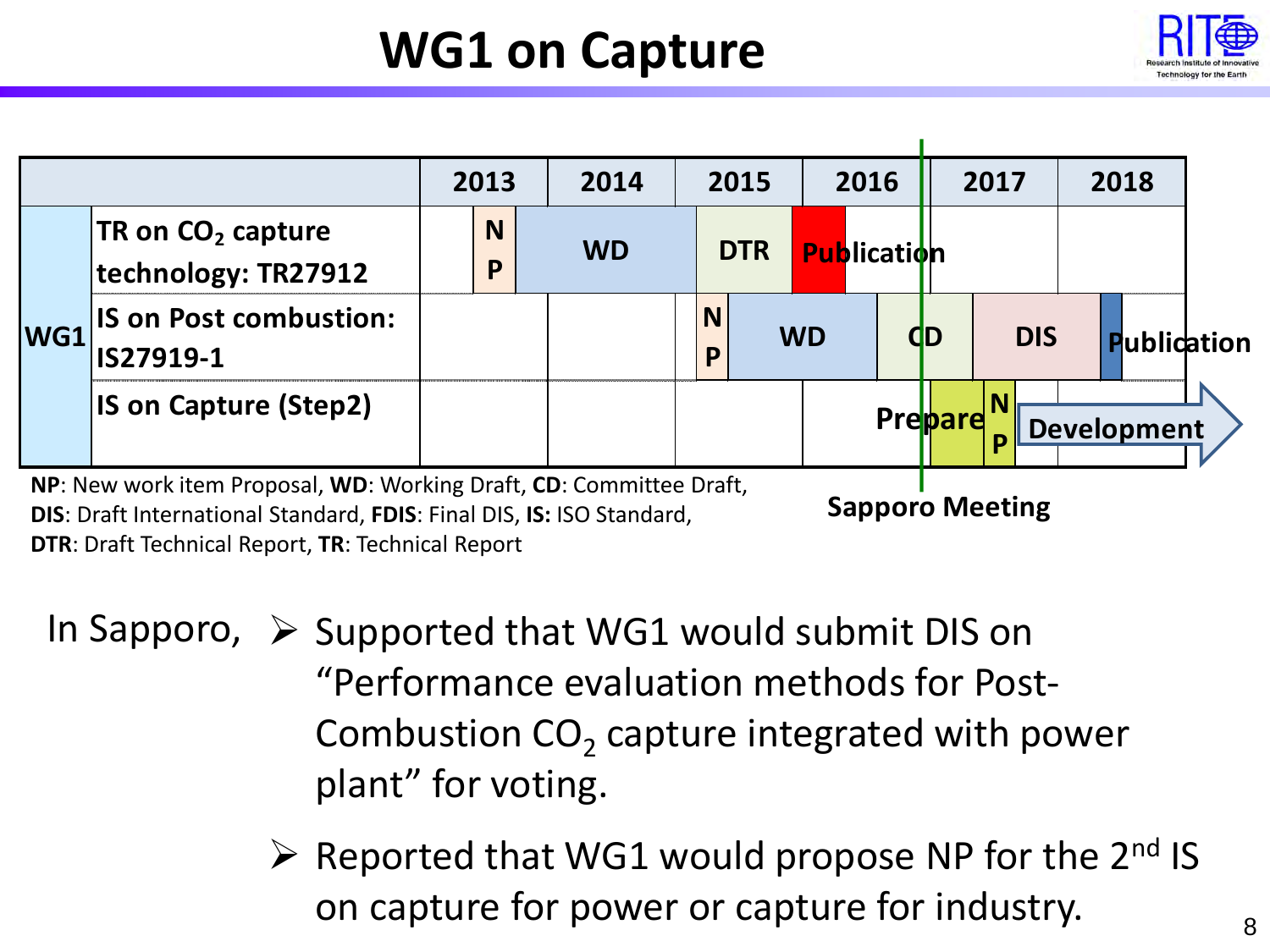## **WG2 on Transport and WG3 on Storage**



|                 |                                                         | 2013 |        | 2014      |           | 2015       | 2016            | 2017               | 2018 |
|-----------------|---------------------------------------------------------|------|--------|-----------|-----------|------------|-----------------|--------------------|------|
| WG <sub>2</sub> | <b>IS on transportation by</b><br>$ $ pipeline: IS27913 |      | N<br>D | <b>WD</b> | <b>CD</b> | <b>DIS</b> | <b>FD</b><br>IS | <b>I</b> blication |      |

**Sapporo Meeting**

In Sapporo,  $\triangleright$  Reported that WG2 had publicized IS on "Pipeline transportation systems" in November 2016.



**Sapporo Meeting**

In Sapporo,  $\triangleright$  Supported that WG3 would submit FDIS on "Geological Storage" for voting.

9 **NP**: New work item Proposal, **WD**: Working Draft, **CD**: Committee Draft, **DIS**: Draft International Standard, **FDIS**: Final DIS, **IS**: ISO Standard, **DTR**: Draft Technical Report, **TR**: Technical Report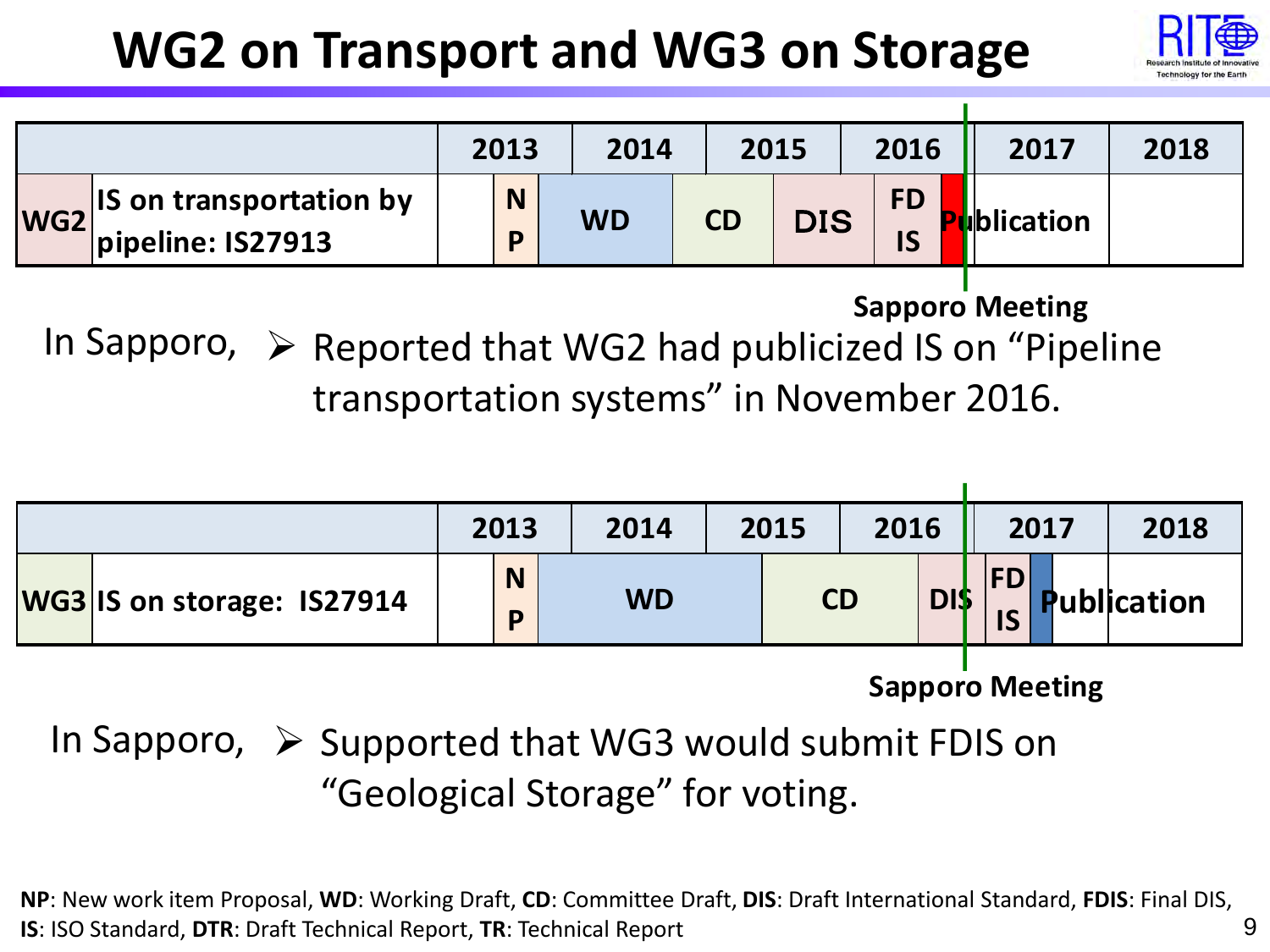# **WG4 on Quantification and Verification (Q&V)**



|            |                               | 2013 | 2014          |  | 2015      | 2016                   |  | 2017        |  | 2018        |
|------------|-------------------------------|------|---------------|--|-----------|------------------------|--|-------------|--|-------------|
|            | <b>TR on Q&amp;V: TR27915</b> |      | <b>N</b><br>P |  | <b>WD</b> | <b>DTR Publication</b> |  |             |  |             |
| <b>WG4</b> | <b>IS on Q&amp;V: IS27920</b> |      |               |  |           |                        |  | <b>NPWD</b> |  | Development |

**Sapporo Meeting NP**: New work item Proposal, **WD**: Working Draft, **CD**: Committee Draft, **DIS**: Draft International Standard, **FDIS**: Final DIS, **IS**: ISO Standard, **DTR**: Draft Technical Report, **TR**: Technical Report

In Sapporo,  $\triangleright$  Reported that WG4 were finalizing DTR on "Quantification and Verification" toward publication.

> $\triangleright$  Reported that NP for IS on "Quantification and Verification" had been approved by voting and IS to be developed was on the WD stage. Reported that IS would look at not only  $CO<sub>2</sub>$  but also other GHGs and agreed that WG4 would present how to deal with GHGs in IS to be developed in the next TC265 meeting.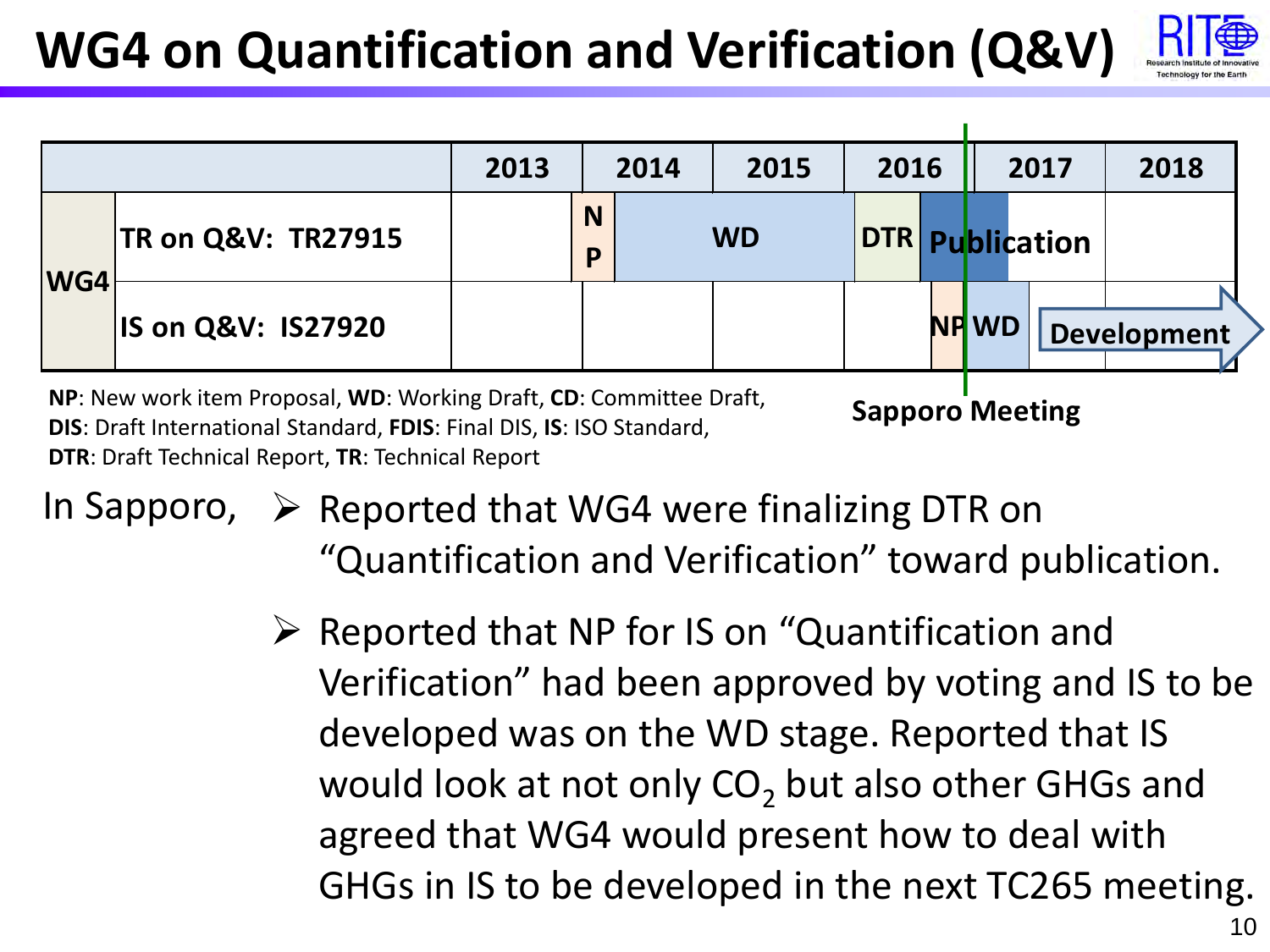# **WG5 on Cross-Cutting Issues**



|     |                                                                                               | 2013 |        | 2014      |               | 2015      |  | 2016        |  | 2017            |  | 2018               |
|-----|-----------------------------------------------------------------------------------------------|------|--------|-----------|---------------|-----------|--|-------------|--|-----------------|--|--------------------|
| WG5 | <b>IS on vocablary:</b><br><b>IS27917</b>                                                     |      | N<br>P | <b>WD</b> |               | <b>CD</b> |  | <b>DISI</b> |  | <b>FD</b><br>IS |  | <b>Publication</b> |
|     | <b>TR on risk management:</b><br><b>TR27918</b>                                               |      |        |           | <b>N</b><br>P | <b>WD</b> |  | <b>DTR</b>  |  |                 |  | Publication        |
|     | TR on CO <sub>2</sub> Stream<br>composition                                                   |      |        |           |               | Prepare   |  |             |  |                 |  | <b>Development</b> |
|     | NP: New work item Proposal, WD: Working Draft, CD: Committee Draft,<br><b>Sapporo Meeting</b> |      |        |           |               |           |  |             |  |                 |  |                    |

**DIS**: Draft International Standard, **FDIS**: Final DIS, **IS**: ISO Standard,

**DTR**: Draft Technical Report, **TR**: Technical Report

#### In Sapporo,

- $\triangleright$  Supported that WG5 would submit FDIS on cross-cutting "Vocabulary" for voting. Agreed that their initial plan to develop ISs on vocabulary specific for WG1, 2, 3, 4, and 6 was cancelled.
- $\triangleright$  Reported that TR on "Lifecycle risk management for integrated CCS projects" was on the final stage of DTR. Agreed that WG5 would organize a workshop for IS development in the next TC265 meeting.
- $\triangleright$  Reported that WG5 would make NP on "CO<sub>2</sub> Stream Composition". 11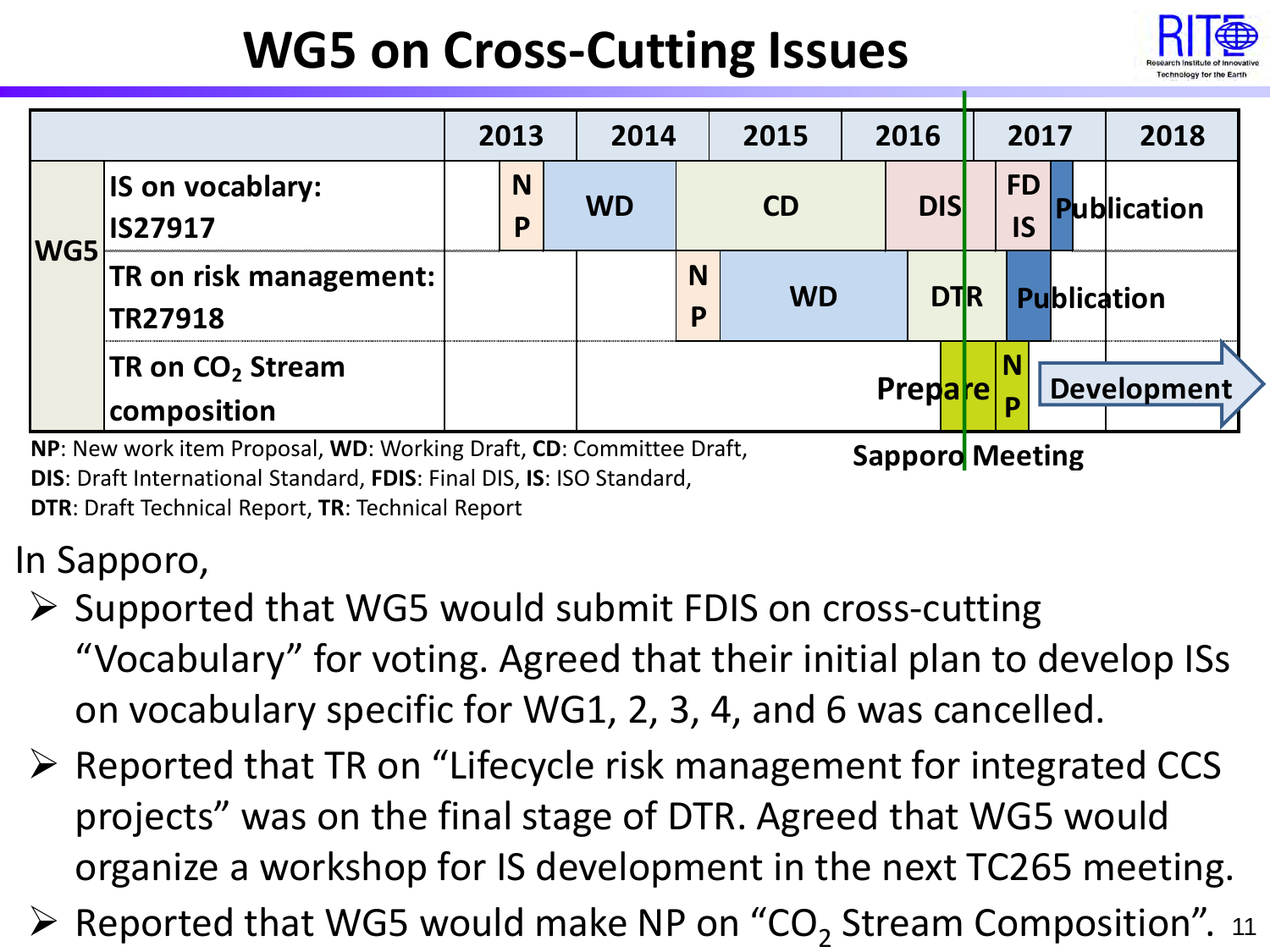

# **WG6 on CO<sub>2</sub>-EOR**



**DTR**: Draft Technical Report, **TR**: Technical Report

In Sapporo,  $\triangleright$  Reported that CD had not been approved by voting. Reported that WG6 would submit 2nd CD for voting after incorporating comments raised in the workshop held just before the TC265 meeting in Sapporo and discussing with those who had voted against  $1<sup>st</sup>$  CD.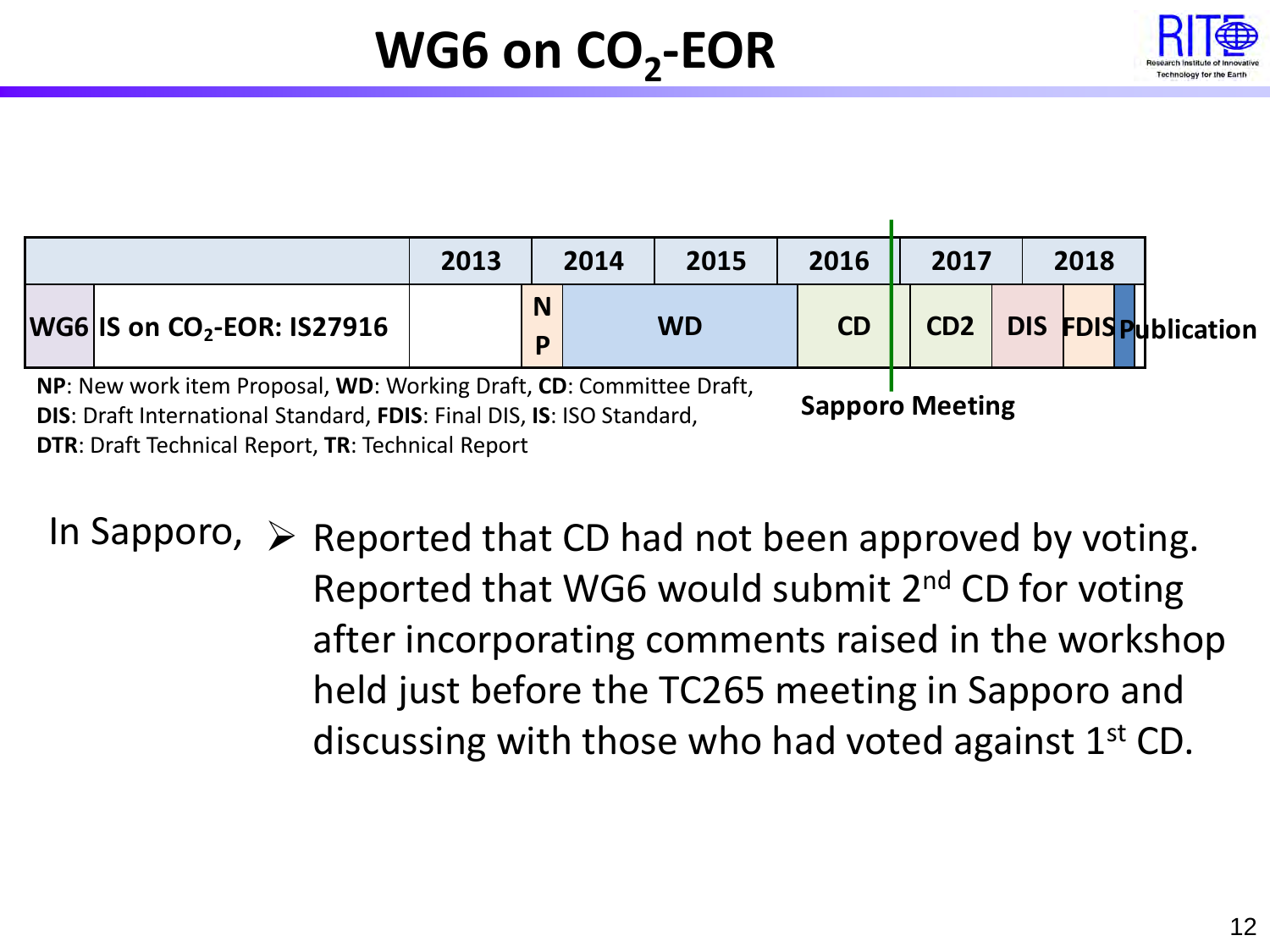# **Not Closure but Termination for CO<sub>2</sub>-EOR**



#### **2.7 closure period**

period between the cessation of  $CO<sub>2</sub>$  injection and the demonstration of compliance with the criteria for site closure

### **2.8 post–closure period**

period that begins with the demonstration of compliance with the criteria for site closure

#### WG3 on Storage  $\parallel$  WG6 on  $CO<sub>2</sub>$ -EOR

**9.4.2** CO<sub>2</sub>-EOR project termination is completed when  $CO<sub>2</sub>$  injection has ceased, hydrocarbon production from the project reservoir has ceased, and wells are plugged and abandoned unless otherwise required by the authority.

#### **9.6 Post termination**

Assurance of safe, long-term containment shall consider fluid movement to ensure that leakage out of the EOR complex is unlikely; some jurisdictions may require posttermination monitoring or follow up activities.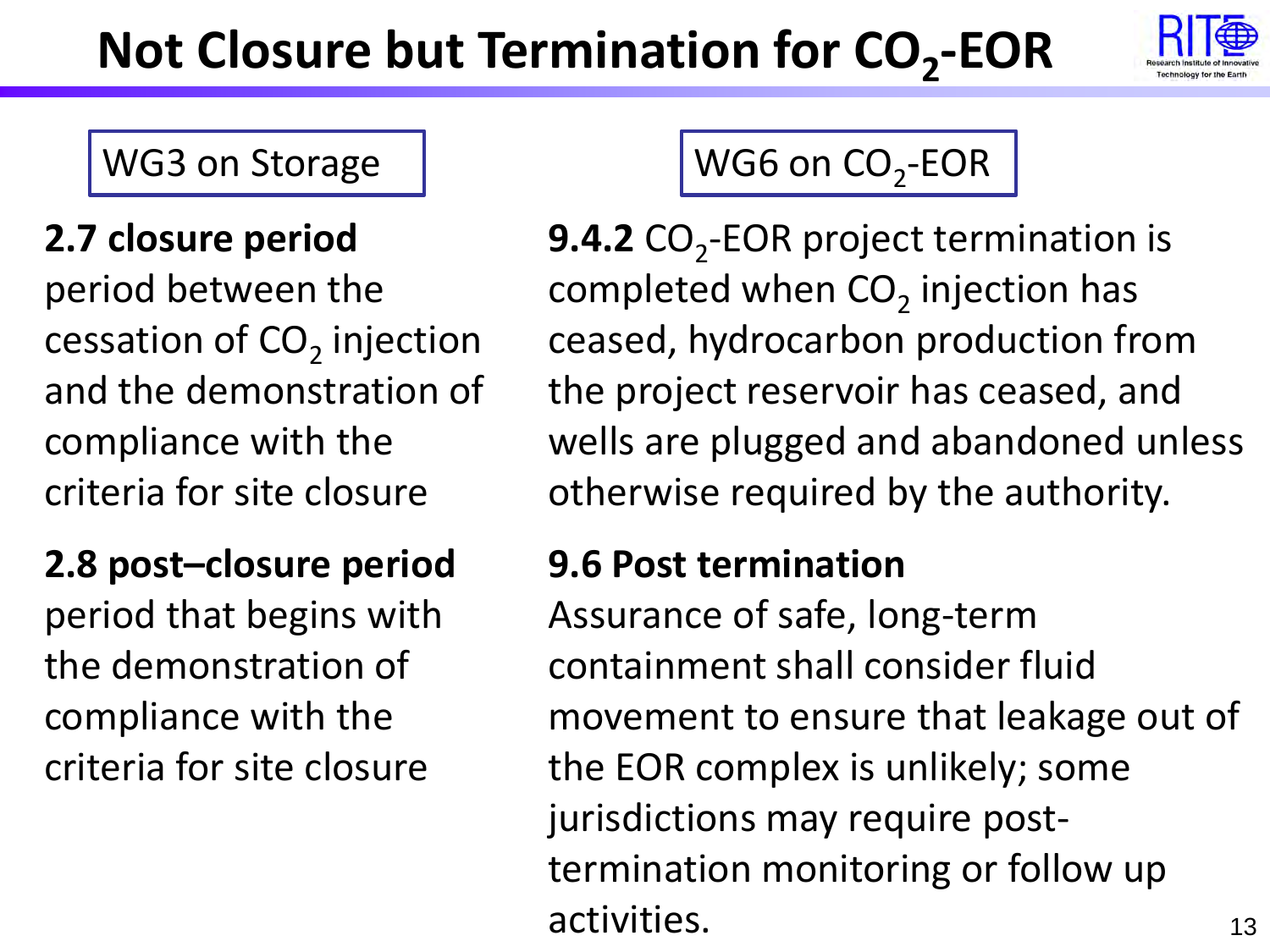## **Summary of WGs' Activities**



|                 |                                                           | 2013          | 2014      | 2015                                           |            | 2016                   |              | 2017                   | 2018               |                         |
|-----------------|-----------------------------------------------------------|---------------|-----------|------------------------------------------------|------------|------------------------|--------------|------------------------|--------------------|-------------------------|
|                 | TR on $CO2$ capture<br>technology: TR27912                | <b>N</b><br>P | <b>WD</b> | <b>DTR</b>                                     |            | <b>Publication</b>     |              |                        |                    |                         |
| WG1             | <b>IS on Post combustion:</b><br>IS27919-1                |               |           | <b>N</b><br>P                                  | <b>WD</b>  |                        | <b>CD</b>    | <b>DIS</b>             | Publication        |                         |
|                 | <b>IS on Capture (Step2)</b>                              |               |           |                                                |            |                        | Prepare      | N <sub>1</sub>         | <b>Development</b> |                         |
| WG <sub>2</sub> | IS on transportation by<br>pipeline: IS27913              | N<br>P        | <b>WD</b> | <b>CD</b>                                      | <b>DIS</b> | <b>FD</b><br><b>IS</b> |              | <b>Publication</b>     |                    |                         |
|                 | <b>WG3 IS on storage: IS27914</b>                         | N<br>P        | <b>WD</b> |                                                | <b>CD</b>  | <b>DI\$</b>            |              | <b>FD</b><br><b>IS</b> | Publication        |                         |
| WG4             | <b>TR on Q&amp;V: TR27915</b>                             |               | N<br>P    | <b>WD</b>                                      |            | DTR                    |              | <b>Publication</b>     |                    |                         |
|                 | IS on Q&V: IS27920                                        |               |           |                                                |            |                        | <b>NP WD</b> |                        | Development        |                         |
|                 | IS on vocablary:<br><b>IS27917</b>                        | <b>N</b><br>P | <b>WD</b> | <b>CD</b>                                      |            | <b>DIS</b>             |              | <b>FD</b><br><b>IS</b> | Publication        |                         |
| WG5             | TR on risk management:<br><b>TR27918</b>                  |               |           | <b>N</b><br>P                                  | <b>WD</b>  |                        | <b>DTR</b>   | <b>Publication</b>     |                    |                         |
|                 | TR on CO <sub>2</sub> Stream<br>composition               |               |           | N<br><b>Development</b><br><b>Prepare</b><br>D |            |                        |              |                        |                    |                         |
|                 | $ {\mathsf W}$ G6 $ $ IS on CO <sub>2</sub> -EOR: IS27916 |               | N<br>P    | <b>WD</b>                                      |            | <b>CD</b>              |              | CD <sub>2</sub>        | <b>DIS</b>         | <b>FDIS Publication</b> |

**Sapporo Meeting**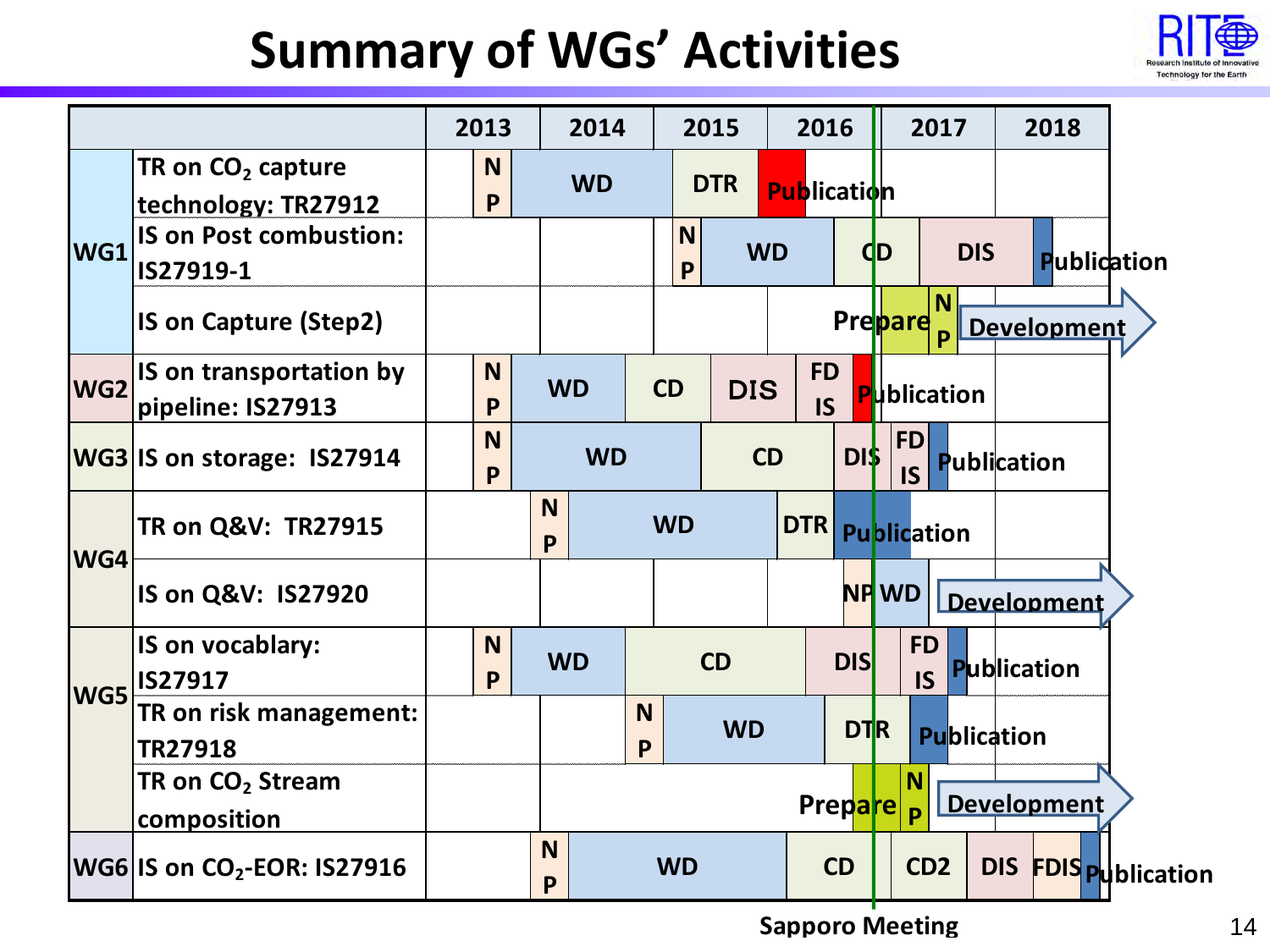

- $\triangleright$  9<sup>th</sup> TC265 Meeting: 11-12 May 2017, Karamay, China (WG meetings and CCS symposium on 8-10 May)
- $\geq 10$ <sup>th</sup> TC265 Meeting: Mid November 2017, Sydney, Australia

**Will CSLF have someone, representing CSLF, in the ISO/ TC265 meetings in Karamay and/ or Sydney?**